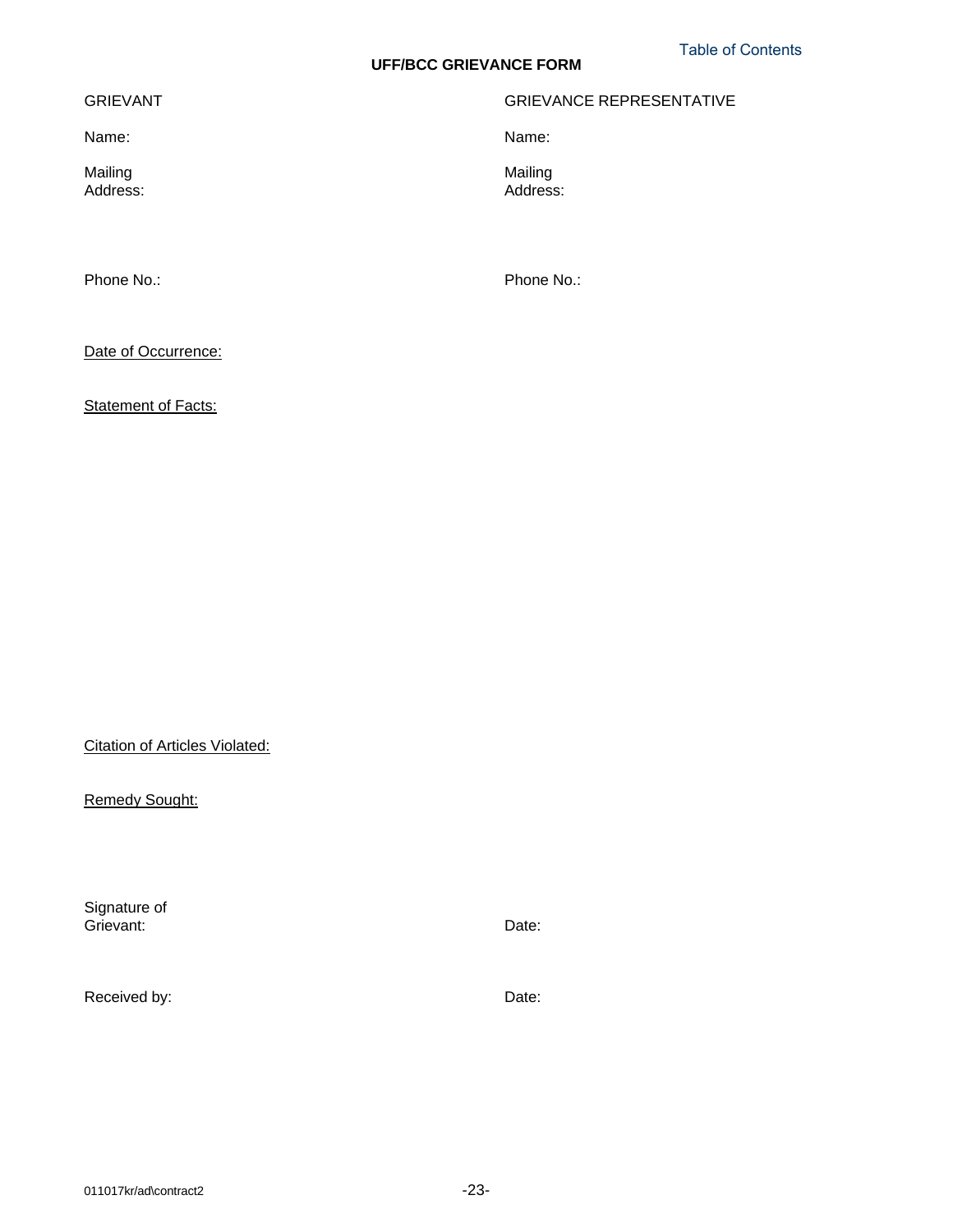**Appendix A**

# **BREVARD COMMUNITY COLLEGE**

# <span id="page-1-0"></span>**PAYROLL DEDUCTION AUTHORIZATION/DISCONTINUANCE**

# **UNITED FACULTY OF FLORIDA**

# **BREVARD COMMUNITY COLLEGE**

## **Start**

I authorize Brevard Community College to deduct UFF-BCC dues from my salary each pay period until further notice.

Social Security Number

**Signature** 

I discontinue my authorization for Brevard Community College to deduct dues from my salary.

Social Security Number

**Signature** 

Printed Name

Date

Date

Printed Name

**Stop**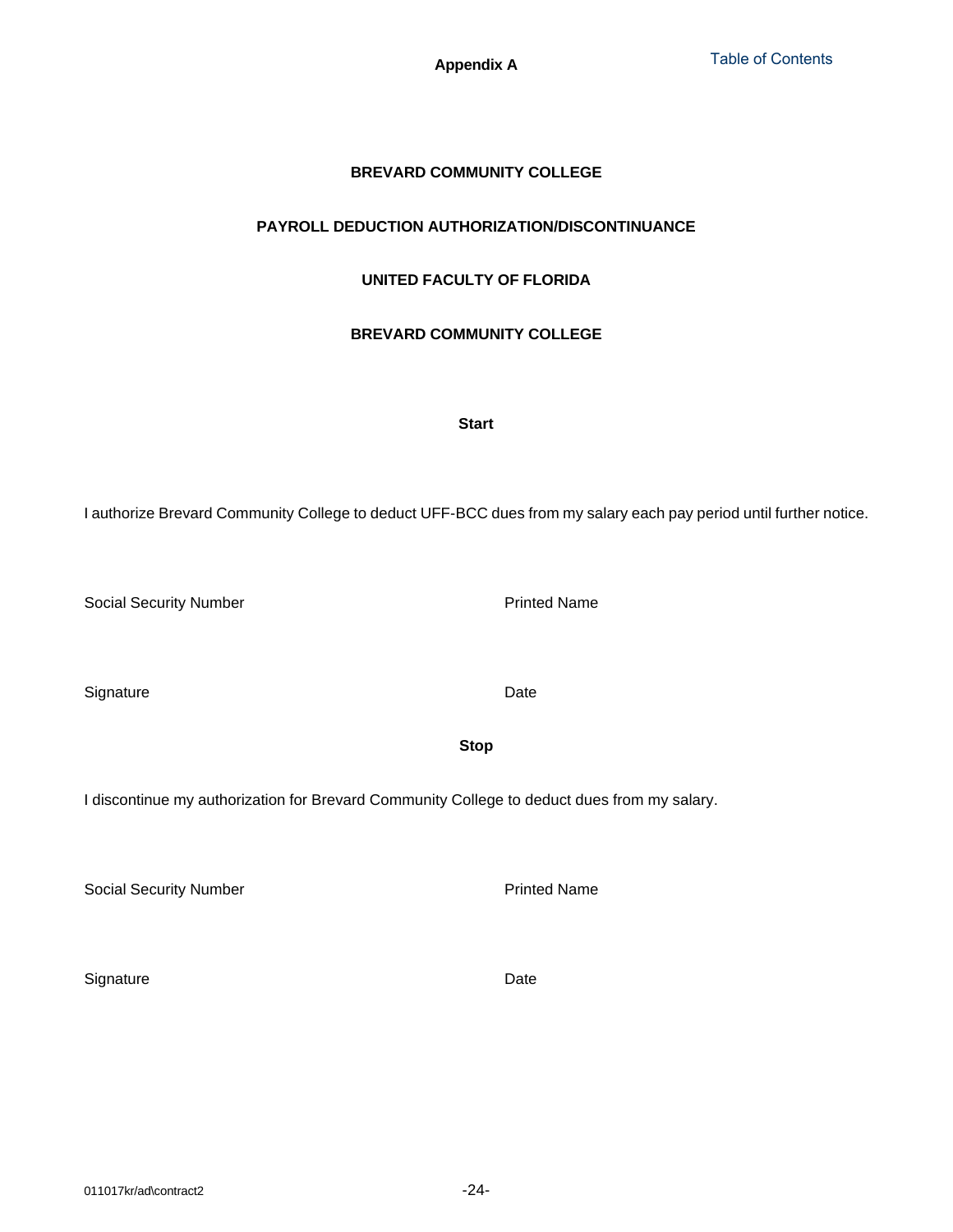#### 6Hx: 1-3.05 POLITICAL ACTIVITIES OF COLLEGE EMPLOYEES

# B. POLITICAL ACTIVITIES OF COLLEGE EMPLOYEES

No employee of Brevard Community College shall solicit support of any political candidate during regular work hours or on school property.

The Board recognizes the right and duty of College employees to engage in political activities as responsible citizens after scheduled College hours and off College property.

A College employee who is candidate for public office shall notify the President upon qualifying for the election. Such candidates shall adhere strictly to statutory guidelines regarding political activity on the part of public officials and employees, including teachers. A successful candidate for an office requiring part-time responsibility shall report to the President immediately after the election to evaluate the compatibility of the dual responsibilities.

6Hx: 1-3.06 d and e. Criteria for Employment of Instructional Faculty, Counselors and Librarians (Paragraphs D and E only)

d. Librarians

The applicants shall have earned a Masters Degree in Library Service or a closely related field from an accredited institution.

e. Counselors

The applicant shall have earned a Masters Degree in the field of Counseling or a closely related field from an accredited institution.

#### 6Hx: 1-3.07 CONTRACTS

Contracts for full-time instructional and administrative personnel, as well as part-time and other personnel employed by the College, will be issued in accordance with Florida Statutes, State Board of Education Rules, and Board policies regarding each group.

#### B. INSTRUCTIONAL PERSONNEL

- a. Annual contracts will be offered for full-time instructional personnel.
- b. Continuing contracts will be offered to full-time instructional personnel in accordance with Florida Statutes and SBE Rules.
- c. Service in a faculty position funded by federal money will not be credited towards the award of continuing contract. The President will establish procedures for informing affected employees of this restriction.
- d. Contract for part-time instructional personnel may provide for employment by the day, by the semester hour, or by the clock hour.
- e. Continuing contracts awarded to instructors serving as athletic coaches are based in part on the performance of coaching, and are contingent upon continued performance of these duties. Exceptions may be granted only with the specific permission of the Board of Trustees.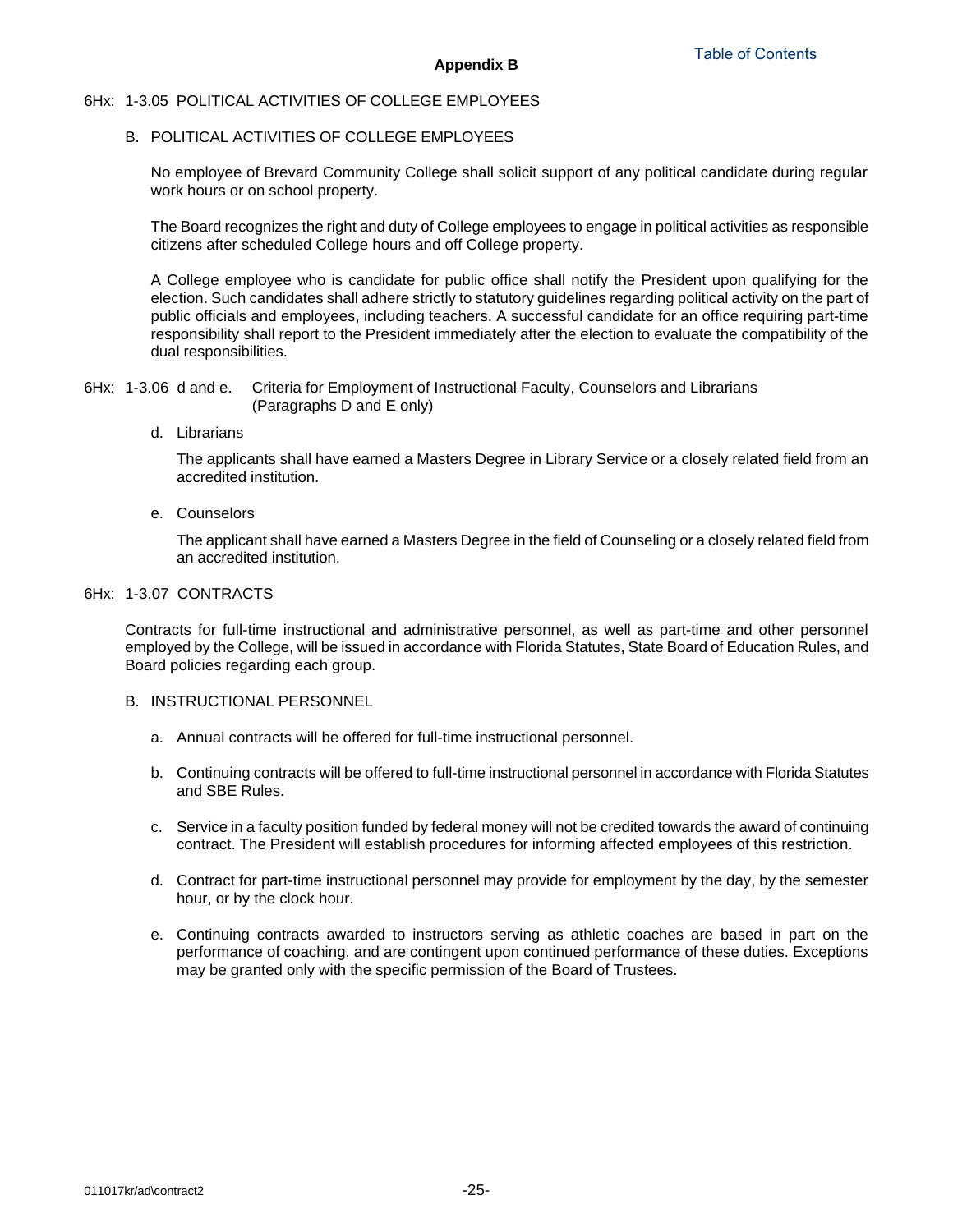Normal Faculty loads are defined as follows:

1) College Credit and prep courses not identified below (#2 -4): 15 credit hours/term for Fall & Spring terms, with 6 credit hours for summer term.

170 day 30 credit hours. (combination of Fall & Spring)

200 day 36 credit hours, (combination of Fall, Spring and Summer A or B)

230 day 42 credit hours, (combination of Fall, Spring, Summer A and B)

Music & PE programs: 15 contact hours / week for Fall & Spring terms, with courses totaling 6 contact hours for summer term.

170 day 30 contact hours, (combination of Fall & Spring weekly contact hours)

200 day 36 contact hours, (combination of Fall, Spring and Summer A or B contact hours)

230 day 42 contact hours, (combination of Fall, Spring, Summer A & B contact hours)

2) Lab sciences: (credit hours + contact hours)  $/2 = 13 - 16$  for each Fall and Spring term; for year:

170 day 30- 32 200 day 36- 38

(min of 1 course to be taught summer A or B)

230 day 42- 44 (min of 1 course to be taught Summer A and B)

- 3) Vocational: (credit hours + contact hours) / 2 = 18 for each Fall & Spring term. This has a minimum of 12 credits and a maximum of 24 teaching contact hours per term. Summer loads are 4 credit hours. (Note: Teaching contact hours  $+$  advising hours = 25 hours / week)
- 4) Instructors in special programs will teach as many hours as needed to meet outside agency requirements.
- 5) Any reductions in teaching load to perform research or other special projects shall require approval of the campus president.

6Hx: 1-3.10 TEACHER OVERLOAD

If unanticipated enrollment results in the necessity to schedule an instructor an overload, payment will be made over and above his/her contractual agreement at the same rate as for part-time instructors. Credit-hour overloads will be paid at credit-hour rates (courses may be fractionalized); non-credit overloads will be paid at the contacthour rates.

Numbers reflect section 6Hx: 1-3.09, overloads shall be awarded when:

1) College Credit & Prep classes Credit hours are > 15 per Fall or Spring term, and 170 day credit hours are > 30, and 200 day credit hours are > 36, and 230 day credit hours are > 42.

Music & PE Contact hours > 15 per Fall or Spring term and, 170 day contact hours > 30 200 day contact hours > 36 230 day contact hours > 42.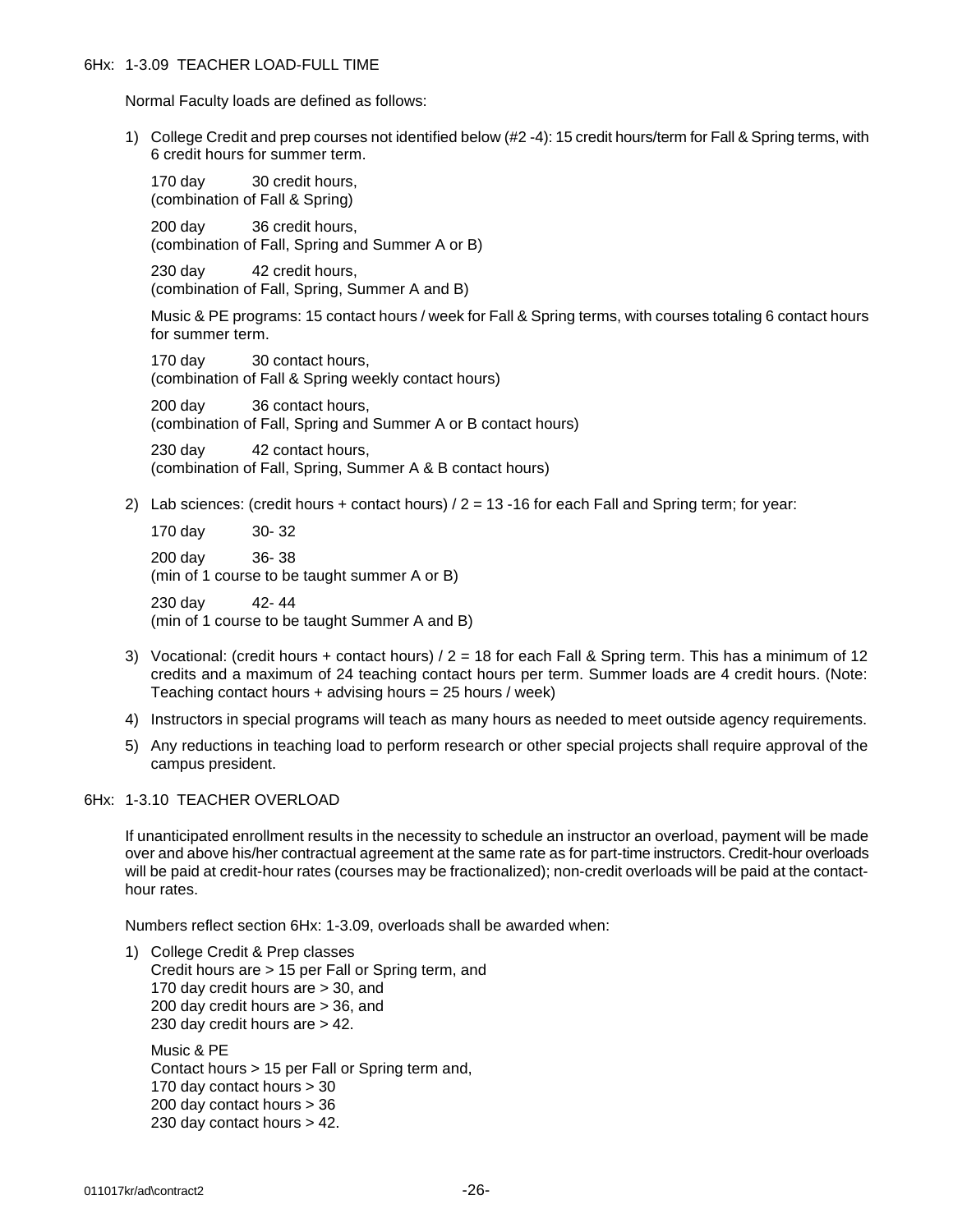- 2) (Credit hours + Contact hours) / 2 > 16 per Fall or Spring term, and 170 day (Credit + contact)  $/2$  > 32 200 day (Credit + contact) / 2 > 38 230 day (Credit + contact)  $/2$  > 44
- 3) (Credit hours + Contact hours) / 2 > 18 per Fall or Spring and for Summer credit hours > 4.

#### 6Hx: 1-3.19 PAYROLL DEDUCTIONS

The Board has approved payroll deductions for employees. It is the responsibility of each employee to verify that all authorized deductions were deducted from each paycheck that the employee receives. In order to be eligible for any payroll deductions, the employee must sign the Payroll Deduction Authorization and Release Form.

Employee checks or deposits are subject to a variety of federal, state and local adjustments. Each full-time college employee will be informed of which payroll adjustments are mandated and which are available optionally. Some of those adjustments will occur prior to federal tax and social security adjustments and some will occur subsequent to such withdrawals.

The President or designee will develop guidelines and procedures to implement the following authorized payroll adjustments.

#### A. PRE-TAX PAYROLL REDUCTIONS

Approved pre-tax payroll reductions may include, but are not limited to, the following:

- Health insurance premiums;
- Group term-life insurance premiums (to a maximum amount);
- Long-term disability premiums;
- Optional-benefit-account premiums (to a maximum amount);
- Tax-sheltered annuities (to a maximum amount).

### B. POST-TAX PAYROLL DEDUCTION

Approved post-tax payroll deductions may include, but are not limited to, the following:

- Direct deposit;
- Group term-life insurance premiums (above maximum amount eligible for pre-tax payroll reductions with the college's carrier);
- United Way;
- U.S. Government Savings Bonds;
- BCC Foundation and the King Center for the Performing Arts;
- Individual Retirement Accounts (IRA's);
- Florida Association of Community Colleges, and the United Faculty of Florida at BCC (an employee may request deductions for no more than 2 eligible organizations);\*
- Work-uniform allotments;
- Community Educators Credit Union;
- Other insurance premiums (an employee may request deductions for no more than 1 eligible Florida insurance company).\*\*
- \* An eligible organization is one for which not less than 20 employees request be included on the list for deductions.
- \*\* Eligibility depends upon licensing and payment to the College of a one-time fee of \$50.00 paid by the company for placement on the list.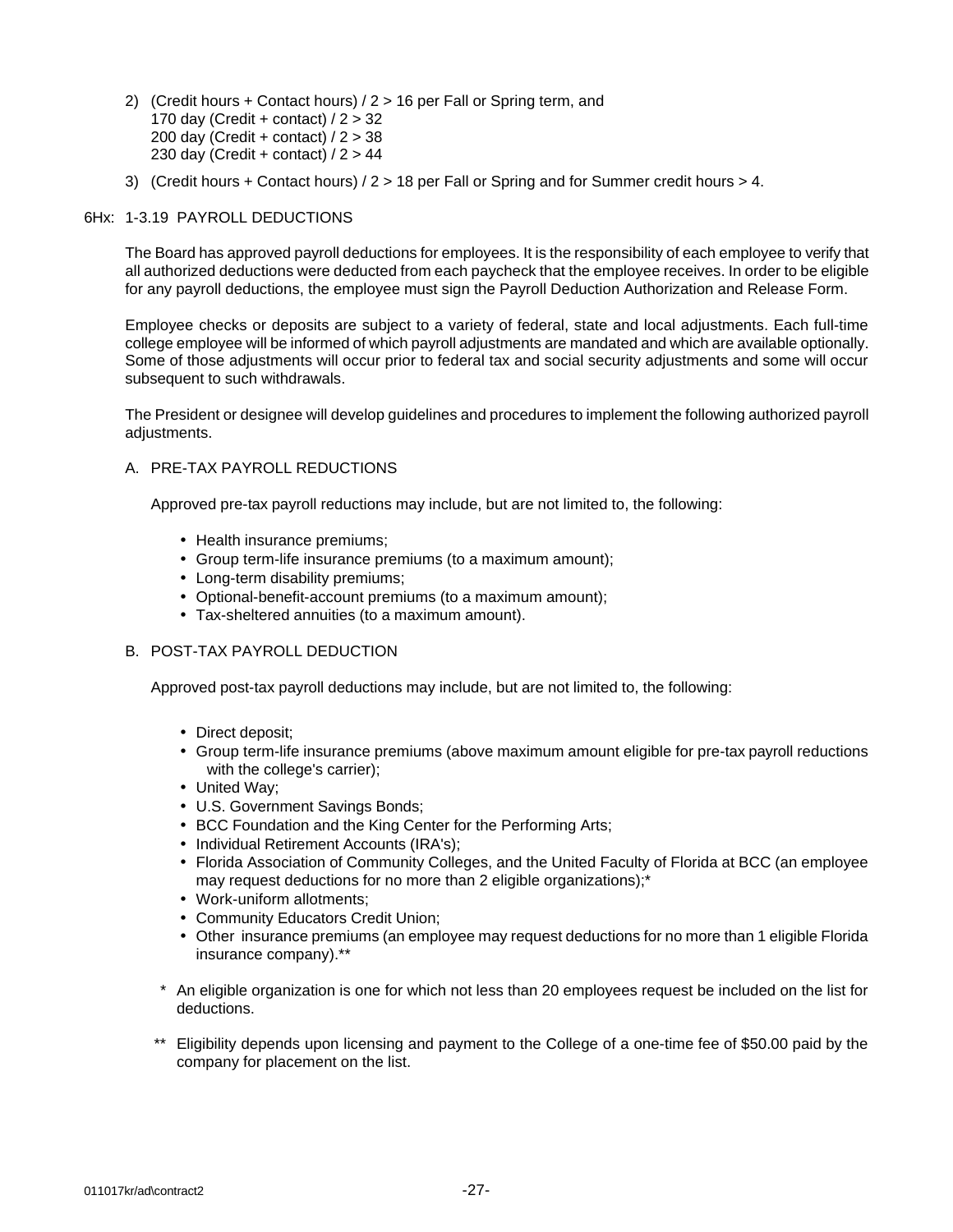Personnel absent for any reason who do not complete at least fifty (50%) percent of the required workdays in the school year will have their salary computed for the school year without credit for a pay step increase being added. An employee willfully absent from duty without leave shall forfeit compensation for the time of such absence and may be subject to discharge and forfeiture of tenure and all other rights and privileges as provided by law. If any employee granted leave fails to return to duty at the termination of leave, his employment shall be subject to cancellation by the Board. (Appropriate SBE Regulations)

Personnel absent for any reason who do not complete the required work days (91) for faculty or six months for other personnel in the school year will have their salary computed for the new school year without credit for a pay step increase being added. Absences "for any reason" include extended professional leave with pay (whether funded from Staff and Program Development funds), extended professional leave without pay, personal leave, or any other type of leave. (Appropriate SBE Regulations)

### TYPES OF LEAVE

The following types of leave are authorized for the personnel of the college in accordance with provisions of the Florida Statutes or school Board of Education Rules and are fully explained in the college Operational Procedures manual:

- Vacation Leave: for 12-month employees;
- Sick Leave: covers employee (and family) sickness and emergencies;
- Birth/Adoption of Infant Leave: employee may make use of accumulated sick leave, vacation leave and personal leave without pay;
- Workers' Compensation Sick Leave: sick leave for job-related illness or injury;
- Professional Leave: with or without pay, for personal educational goals;
- Extended Professional Leave: with pay, with educational benefits accruing to the College;
- Personal Leave: four days a year with pay and up to 90 days a year without pay;
- Line-of-Duty Leave: off-site duty assignment;
- Military Leave: for mandatory military, National Guard or reserve duty;
- Court Duty: jury duty or subpoenaed as a witness;
- Administrative Leave: for faculty, with no change in contract status, temporarily serving in administrative role.

### 6Hx: 1-3.22 OUTSIDE EMPLOYMENT

Personnel of the College may engage in employment outside of the College; however, the President will establish administrative procedures to insure that such outside employment does not conflict with or does not reduce the capability to perform their required functions as an employee of Brevard Community College. In the event a conflict between their primary employment with the College and their outside employment does occur, the procedure will include a method for the resolution of such conflict.

### 6Hx: 1-3.28 DISMISSAL OR SUSPENSION OF EMPLOYEES

Personnel may be dismissed or suspended based on an evaluation of each individual case as authorized under provisions of Florida Statutes and SBE Regulations.

# 6Hx: 1-3.34 LEGAL SERVICES FOR EMPLOYEES

Legal Services at college expense may be provided for employees who may be sued for action which occurs in performance of their assigned duties, as set forth in SBE Regulations.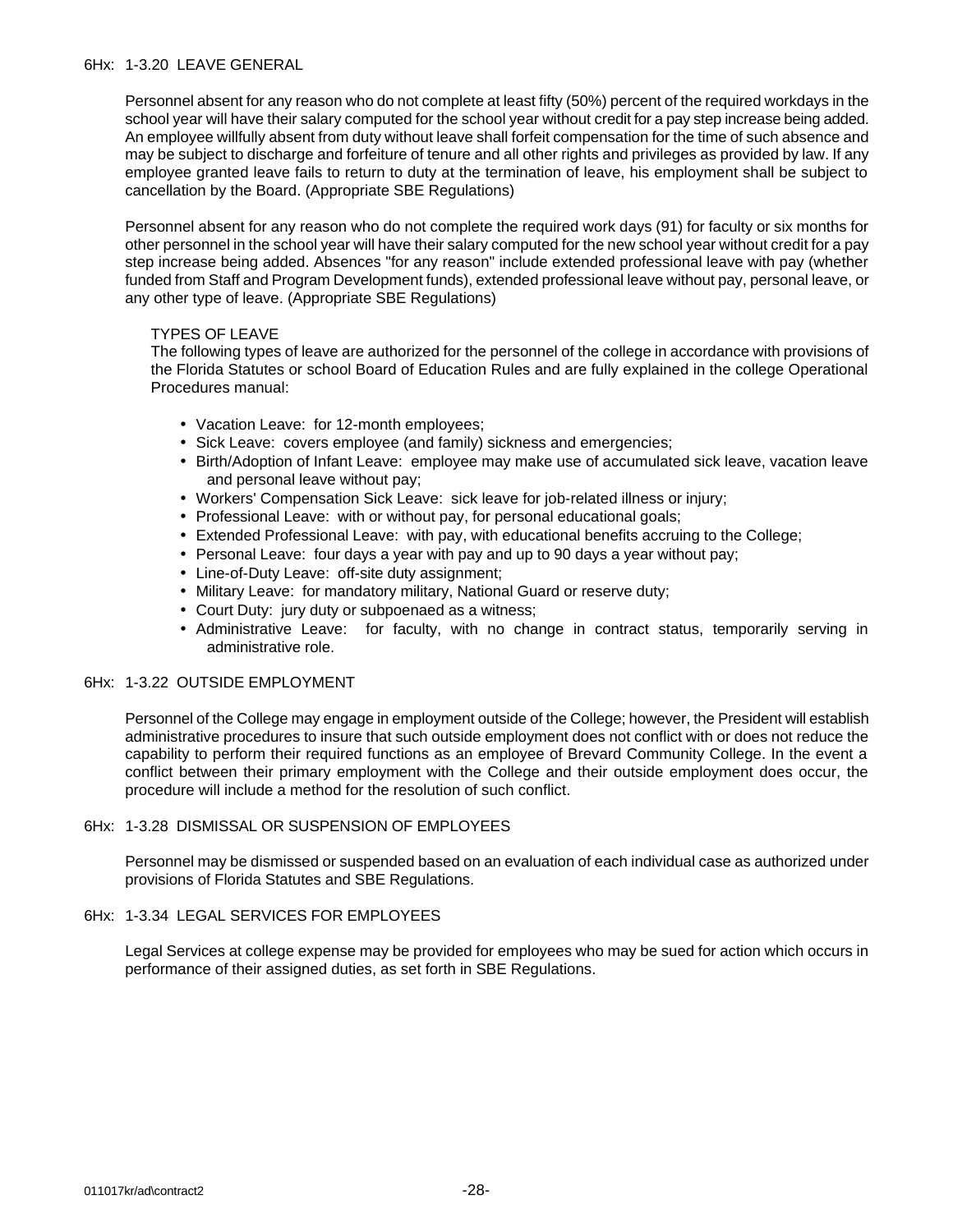**Appendix C**

## **BREVARD COMMUNITY COLLEGE**

## **FACULTY PAYROLL CERTIFICATION**

*(To be cut and pasted in – example shown below)*

TIME/EFFORT CERTIFICATION FORM FOR

ID:

| NAME:       |
|-------------|
| PAY NO:     |
| PAY PERIOD: |
| DEPT:       |
| POS #:      |

# FULL-TIME FACULTY

In accordance with college policy, I certify that I have fulfilled position demands and work week requirements for the period indicated, or appropriate leave forms have been submitted.

If you grant funded, I certify that the salary percentages being charged to the index(es) below are an accurate record of the time worked on this Grant/Contract, and that the duties performed are in compliance with the regulations and requirements stipulated in this Grant/Contract.

\_\_\_\_\_\_\_\_\_\_\_\_\_\_\_\_\_\_\_\_\_\_\_\_\_\_\_\_ \_\_\_\_\_\_\_\_\_ \_\_\_\_\_\_\_\_\_\_\_\_\_\_\_\_\_\_\_\_\_\_\_\_\_\_\_\_ \_\_\_\_\_\_\_\_\_

| Index(es) | Description | Percentage |
|-----------|-------------|------------|
|           |             |            |
|           |             |            |
|           |             |            |
|           |             |            |

EMPLOYEE DATE SUPERVISOR DATE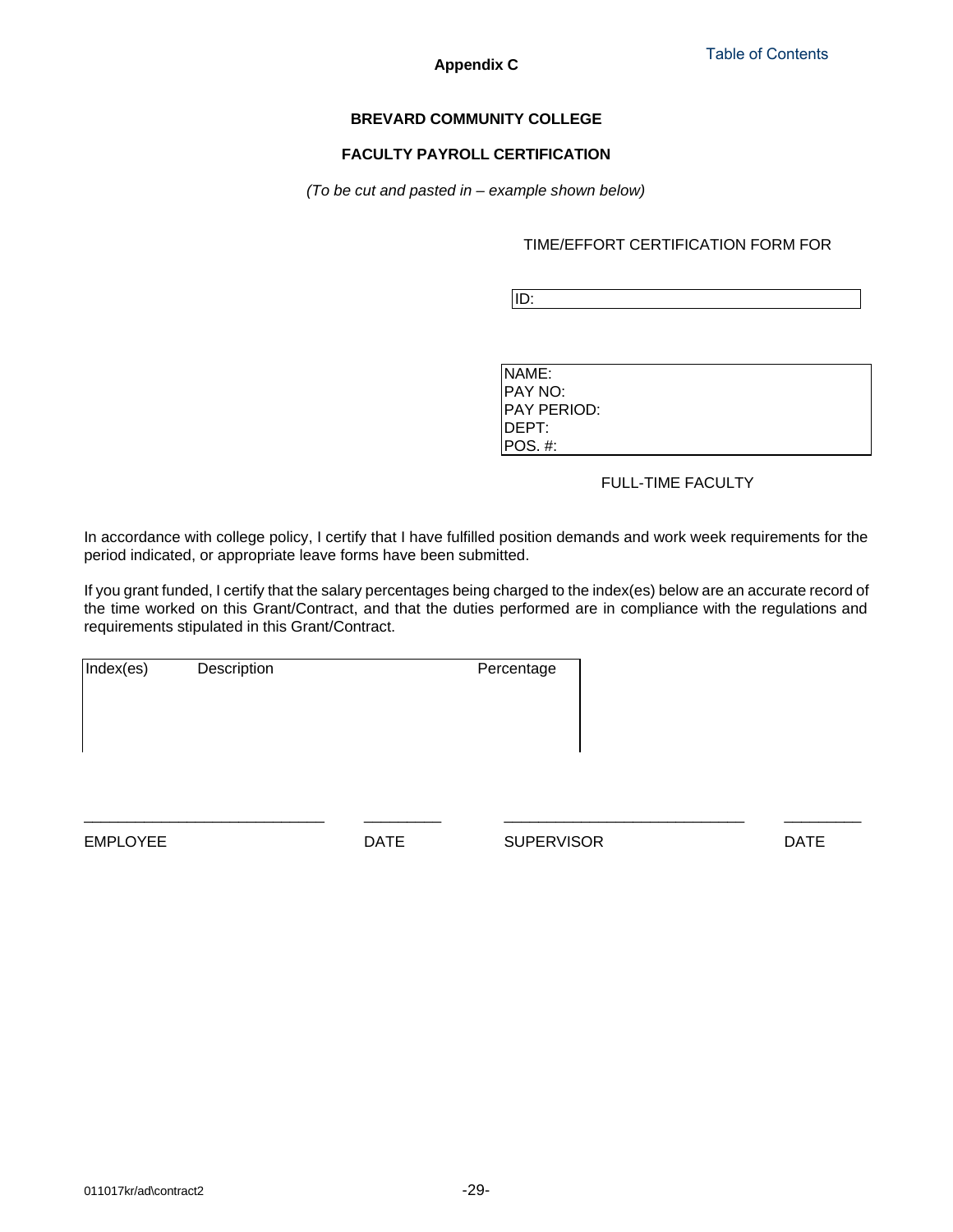## **Appendix D**

# **BREVARD COMMUNITY COLLEGE FACULTY SALARY MINIMUM SCHEDULE 200-DAY CONTRACT**

| <b>YEARS</b>            | <ba bs<="" th=""><th><b>BA/BS</b></th><th><b>MA/MS</b></th><th><b>MA+30</b></th><th><b>MA+60</b></th><th>PhD/Dr.</th></ba> | <b>BA/BS</b> | <b>MA/MS</b> | <b>MA+30</b> | <b>MA+60</b> | PhD/Dr. |
|-------------------------|----------------------------------------------------------------------------------------------------------------------------|--------------|--------------|--------------|--------------|---------|
| 0                       |                                                                                                                            |              | 34000        | 34500        | 35000        | 36500   |
| $\mathbf 1$             |                                                                                                                            |              | 34275        | 34850        | 35350        | 36850   |
| $\overline{\mathbf{c}}$ |                                                                                                                            | 34000        | 34550        | 35200        | 35700        | 37200   |
| 3                       |                                                                                                                            | 34225        | 34825        | 35550        | 36050        | 37550   |
| 4                       |                                                                                                                            | 34450        | 35100        | 35900        | 36400        | 37900   |
| 5                       |                                                                                                                            | 34675        | 35375        | 36250        | 36750        | 38250   |
| 6                       | 34000                                                                                                                      | 34900        | 35650        | 36600        | 37100        | 38600   |
| $\overline{7}$          | 34225                                                                                                                      | 35125        | 35925        | 36950        | 37450        | 38950   |
| 8                       | 34450                                                                                                                      | 35350        | 36200        | 37300        | 37800        | 39300   |
| $\overline{9}$          | 34675                                                                                                                      | 35575        | 36475        | 37650        | 38150        | 39650   |
| 10                      | 34900                                                                                                                      | 35800        | 36750        | 38000        | 38500        | 40000   |
| 11                      | 35125                                                                                                                      | 36025        | 37025        | 38350        | 38850        | 40350   |
| 12                      | 35350                                                                                                                      | 36250        | 37300        | 38700        | 39200        | 40700   |
| 13                      | 35575                                                                                                                      | 36475        | 37575        | 39050        | 39550        | 41050   |
| 14                      | 35800                                                                                                                      | 36700        | 37850        | 39400        | 39900        | 41400   |
| 15                      | 36025                                                                                                                      | 36925        | 38125        | 39750        | 40250        | 41750   |
| 16                      | 36250                                                                                                                      | 37150        | 38400        | 40100        | 40600        | 42100   |
| 17                      | 36475                                                                                                                      | 37375        | 38675        | 40450        | 40950        | 42450   |
| 18                      | 36700                                                                                                                      | 37600        | 38950        | 40800        | 41300        | 42800   |
| 19                      | 36925                                                                                                                      | 37825        | 39225        | 41150        | 41650        | 43150   |
| 20                      | 37150                                                                                                                      | 38050        | 39500        | 41500        | 42000        | 43500   |
| 21                      | 37375                                                                                                                      | 38275        | 39775        | 41850        | 42350        | 43850   |
| 22                      | 37600                                                                                                                      | 38500        | 40050        | 42200        | 42700        | 44200   |
| 23                      | 37825                                                                                                                      | 38725        | 40325        | 42550        | 43050        | 44550   |
| 24                      | 38050                                                                                                                      | 38950        | 40600        | 42900        | 43400        | 44900   |
| 25                      | 38257                                                                                                                      | 39175        | 40875        | 43250        | 43750        | 45250   |
| 26                      | 38500                                                                                                                      | 39400        | 41150        | 43350        | 44100        | 45600   |
| 27                      | 38725                                                                                                                      | 39625        | 41425        | 43600        | 44450        | 45950   |
| 28                      | 38950                                                                                                                      | 39850        | 41700        | 43950        | 44800        | 46300   |
| 29                      | 39175                                                                                                                      | 40075        | 41975        | 44300        | 45150        | 46650   |
| 30                      | 39400                                                                                                                      | 40300        | 42250        | 44725        | 45500        | 47000   |
| 31                      | 39625                                                                                                                      | 40525        | 42525        | 45000        | 45850        | 47350   |
| 32                      | 39850                                                                                                                      | 40750        | 42800        | 45350        | 46200        | 47700   |
| 33                      | 40075                                                                                                                      | 40975        | 43075        | 45700        | 46550        | 48050   |
| 34                      | 40300                                                                                                                      | 41200        | 43350        | 46400        | 46900        | 48400   |
| 35                      | 40525                                                                                                                      | 41425        | 43625        | 46750        | 47250        | 48750   |
| 36                      | 40750                                                                                                                      | 41650        | 43900        | 47100        | 47600        | 49100   |
| 37                      | 40975                                                                                                                      | 41875        | 44175        | 47450        | 47950        | 49450   |
| 38                      | 41200                                                                                                                      | 42100        | 44450        | 47800        | 48300        | 49800   |
| 39                      | 41425                                                                                                                      | 42325        | 44725        | 48150        | 48650        | 50150   |
| 40                      | 41650                                                                                                                      | 42550        | 45000        | 48500        | 49000        | 50500   |
| 41                      | 41875                                                                                                                      | 42775        | 45275        | 48850        | 49350        | 50850   |
| 42                      | 42100                                                                                                                      | 43000        | 45550        | 49200        | 49700        | 51200   |
| 43                      | 42325                                                                                                                      | 43225        | 45825        | 49550        | 50050        | 51550   |
| 44                      | 42550                                                                                                                      | 43450        | 46100        | 49900        | 50400        | 51900   |
| 45                      | 42775                                                                                                                      | 43675        | 46375        | 50250        | 50750        | 52250   |
| 46                      | 43000                                                                                                                      | 43900        | 46650        | 50600        | 51100        | 52600   |
| 47                      | 43225                                                                                                                      | 44125        | 46925        | 50950        | 51450        | 52950   |
| 48                      | 43450                                                                                                                      | 44350        | 47200        | 51300        | 51800        | 53300   |
| 49                      | 43675                                                                                                                      | 44575        | 47475        | 51650        | 52150        | 53650   |
| 50                      | 43900                                                                                                                      | 44800        | 47750        | 52000        | 52500        | 54000   |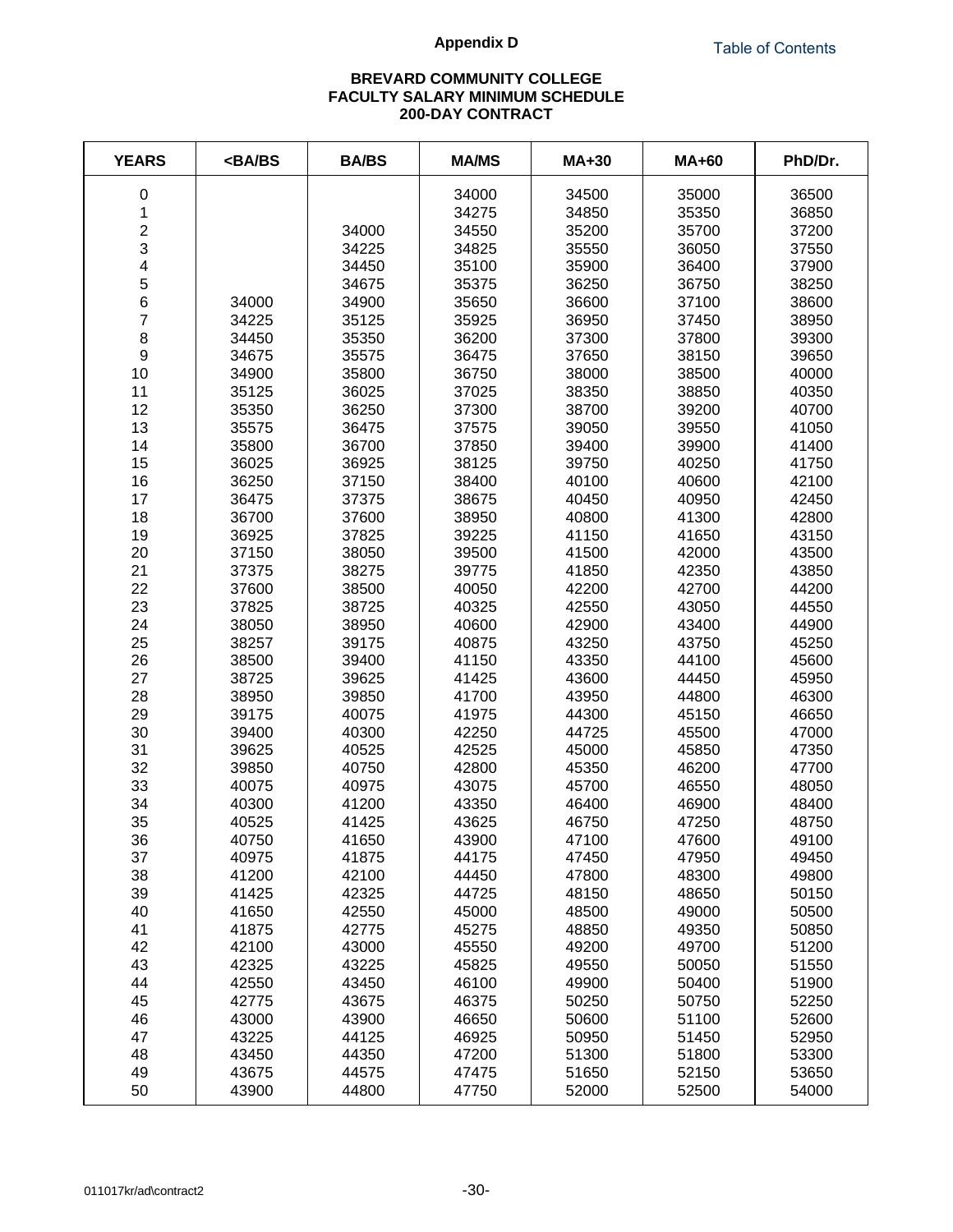## **BREVARD COMMUNITY COLLEGE GUIDELINES FOR FACULTY STARTING SALARIES**

### **VOCATIONAL CERTIFICATE PROGRAMS** C Go to column Less than BA/BS

In the absence of a BA/BS degree, an instructor assigned to a Certificate Program is required to have had six (6) years of relevant work experience. With these credentials, the Certificate Program instructor would enter the salary schedule at 6 years of experience in Column 1. Credit may then be given for each year of relevant experience beyond six (6), not to exceed ten (10), additional years.

### **ASSOCIATE IN SCIENCE TECHNICAL PROGRAMS** C Go to column BA/BS

An instructor assigned to an Associate in Science Program should possess a BA/BS and two (2) years of relevant work experience. With these credentials, the AS Program instructor would enter the salary schedule at 2 years of experience in Column 2. Credit may then be given for each year of relevant work experience beyond two (2), not to exceed ten (10), additional years.

#### **ASSOCIATE IN ARTS, UNIVERSITY PARALLEL, PRE-PROFESSIONAL PROGRAMS (COLLEGE TRANSFER)** C Go to columns MA/MS or above

An instructor assigned to a program of college transfer must possess, as a minimum, the appropriate Master's degree, including at least 18 graduate semester hours in the primary teaching area to which assigned. Years of experience, as charted, are considered to indicate full-time college teaching experience or full-time work experience in the primary teaching area.

In a highly competitive teaching field and in special circumstances, the District President may approve higher or lower starting salaries based on appropriate justification and recommendation.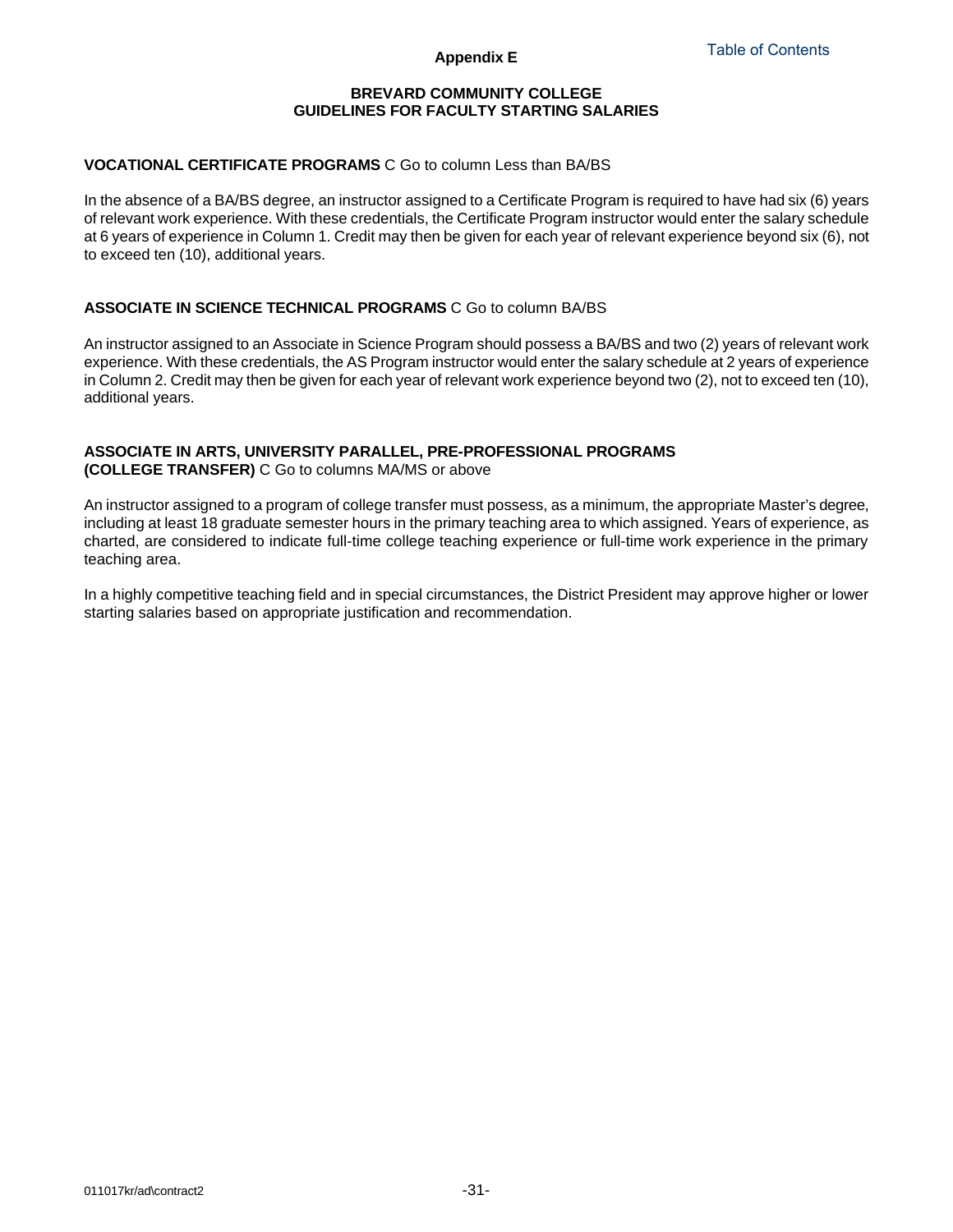*(to be inserted manually)*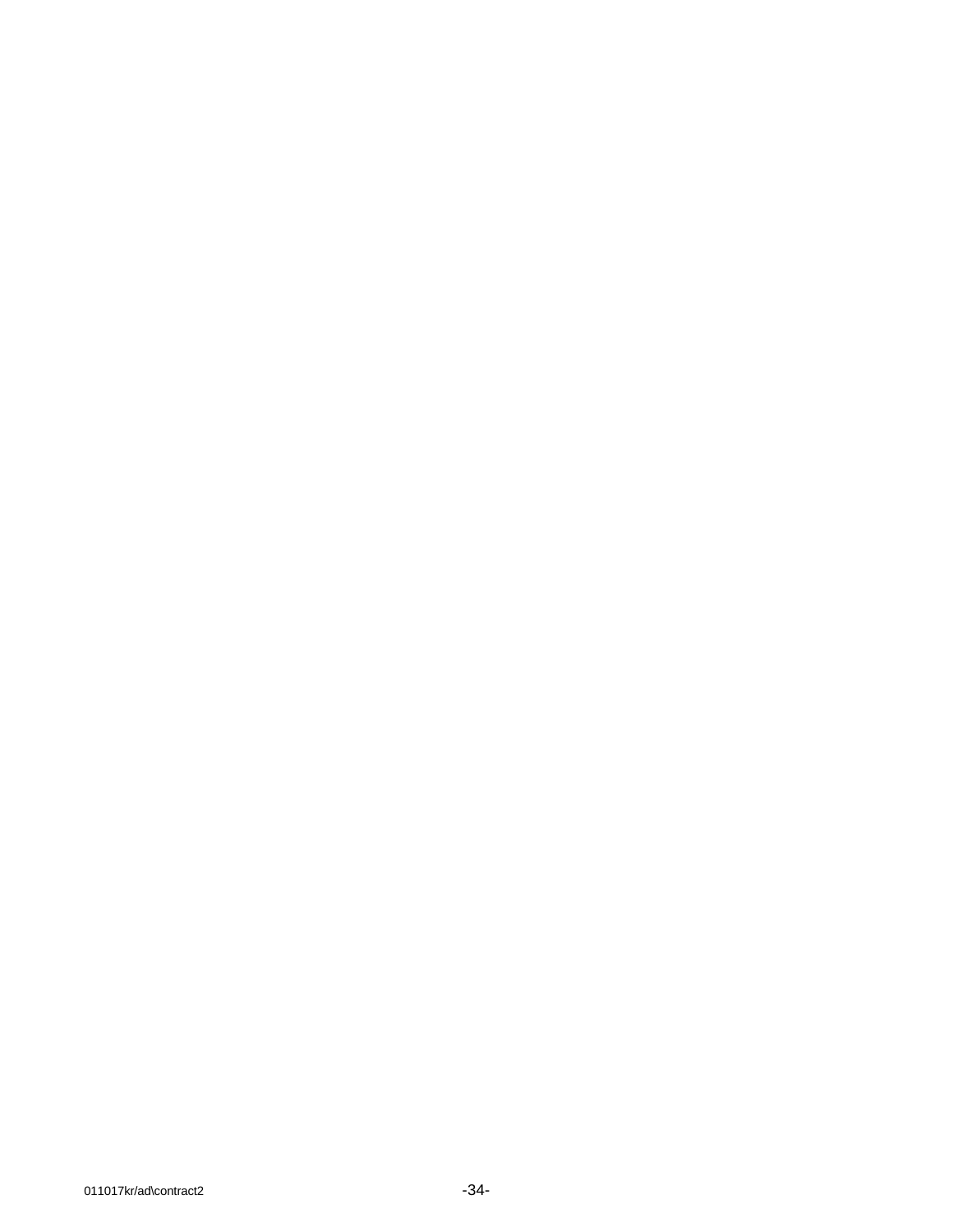# **Appendix G**

# **Department Chair Responsibility List**

|                                           | Approval<br>or<br><b>Ultimate Responsibility</b> |     | Approval<br>or<br><b>Ultimate Responsibility</b> |   |           |             |
|-------------------------------------------|--------------------------------------------------|-----|--------------------------------------------------|---|-----------|-------------|
|                                           | A                                                | Yes | <b>UR</b>                                        | A | <b>No</b> | <b>UR</b>   |
| In-State Travel                           | X                                                |     |                                                  |   |           | X           |
| Out-of-State Travel                       | X                                                |     |                                                  |   |           | X           |
| Work Orders (Maintenance)                 | X                                                |     |                                                  |   |           | X           |
| Part-time Faculty Hiring                  | X                                                |     | X                                                |   |           |             |
| <b>Faculty Scheduling</b>                 | X                                                |     |                                                  |   |           | X           |
| Equipment Buy Plan                        | X                                                |     |                                                  |   |           | X           |
| <b>Equipment Purchase</b>                 | X                                                |     |                                                  |   |           | X           |
| <b>Budget Management</b>                  | X                                                |     |                                                  |   |           | X           |
| <b>Course Substitutions/Waivers</b>       | X                                                |     |                                                  |   |           | X           |
| <b>Course Scheduling</b>                  | X                                                |     | X                                                |   |           |             |
| <b>Budget Development</b>                 | X                                                |     |                                                  |   |           | X           |
| <b>Inventory Control</b>                  | X                                                |     |                                                  |   |           | X           |
| <b>Extended Professional Leave</b>        | X                                                |     |                                                  |   |           | X           |
| Maintenance of Continuing<br>Contract     | X                                                |     |                                                  |   |           | X           |
| <b>Revised Courses/Programs</b>           | X                                                |     |                                                  |   |           | X           |
| <b>Grade Changes</b>                      | X                                                |     | X                                                |   |           |             |
| <b>Student Grievances</b><br>(PT Faculty) | X                                                |     | X                                                |   |           |             |
| <b>Student Grievances</b><br>(FT Faculty) | X                                                |     |                                                  |   |           | $\mathsf X$ |
| <b>Class Cancellations</b>                | X                                                |     |                                                  |   |           | X           |
| Part-time Faculty Evaluations             | X                                                |     | X                                                |   |           |             |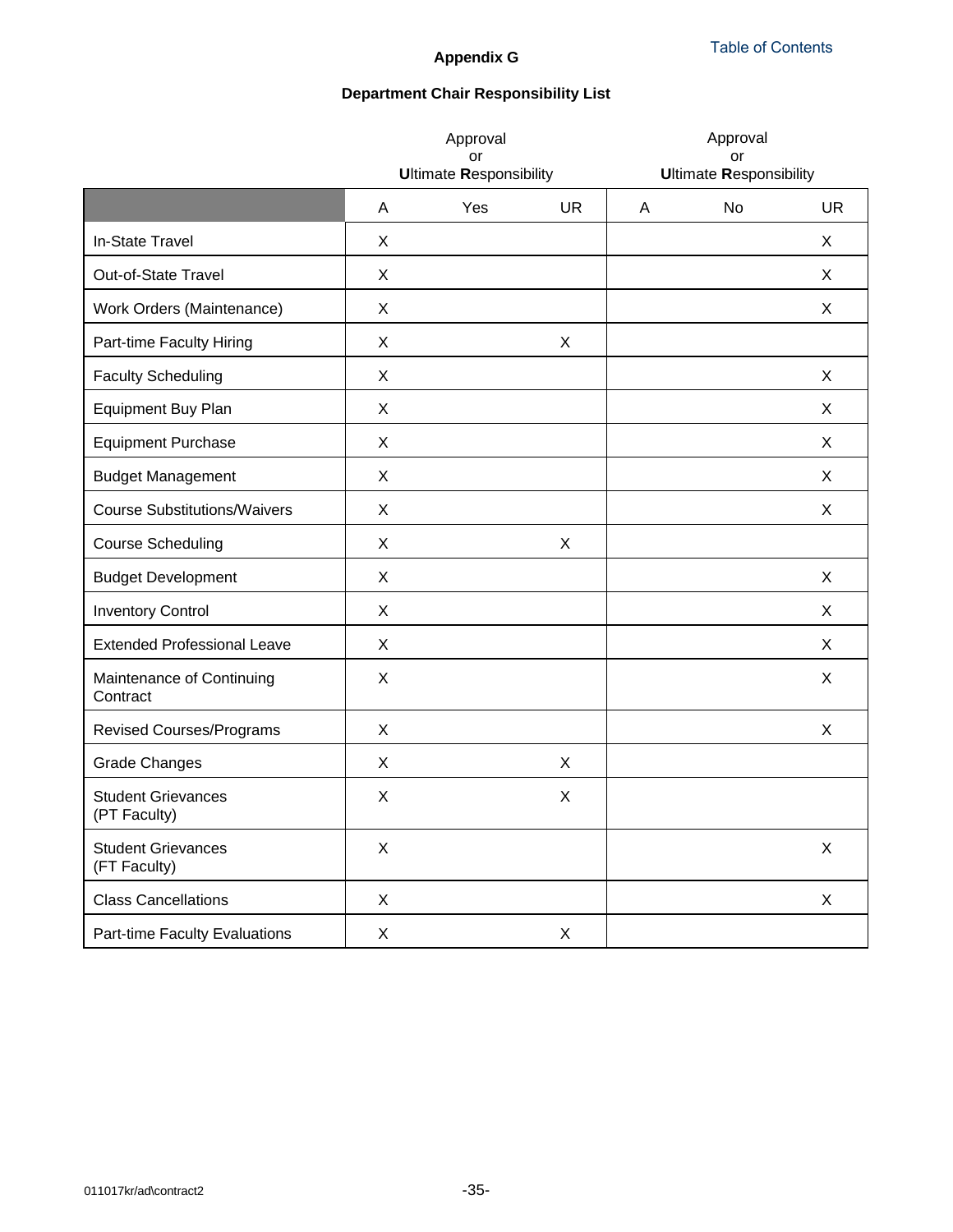## **Appendix H**

[Table of Contents](#page-1-0)

### **Department Chair Evaluation**

All department chairs will be evaluated by the members of their departments each year. The evaluations will be sent directly to the campus presidents. Department Chairs will receive copies of the evaluations.

This form provides the opportunity to express your views about the following department chair. Your answers are important because they help improve the institutional effectiveness of BCC.

Your Department Chair is \_\_\_\_\_\_\_\_\_\_\_\_\_\_\_\_\_\_\_\_\_\_\_\_\_\_\_\_\_\_\_\_\_\_\_\_\_\_\_\_

Although you will remain anonymous, the following information puts the evaluation in context.

I am a \_\_\_\_\_\_\_\_ full-time faculty member \_\_\_\_\_\_\_\_ part-time faculty member

Please indicate your agreement with the following statements using the following designations:

| $SA =$ Strongly Agree | $A = \text{Agree}$ | $D = Disagree$                     | $SD =$ Strongly Disagree |
|-----------------------|--------------------|------------------------------------|--------------------------|
|                       |                    | NA = Not Observable/Not Applicable |                          |

In the area of communication/human relation, this person:

| 1. | Is accessible                                                                                    | <b>SA</b> | Α | D | SD        | NA        |
|----|--------------------------------------------------------------------------------------------------|-----------|---|---|-----------|-----------|
| 2. | Works to solve problems that I bring to his/her<br>attention                                     | <b>SA</b> | A | D | <b>SD</b> | <b>NA</b> |
| 3. | Treats faculty members within the department<br>with respect                                     | <b>SA</b> | A | D | SD        | <b>NA</b> |
| 4. | Encourages feedback from faculty members<br>within the department                                | <b>SA</b> | A | D | <b>SD</b> | <b>NA</b> |
| 5. | Responds within requested timeframes to<br>written or oral communication                         | <b>SA</b> | Α | D | SD        | <b>NA</b> |
| 6. | Welcomes free expression                                                                         | <b>SA</b> | Α | D | <b>SD</b> | <b>NA</b> |
|    | In the area of leadership, this person:                                                          |           |   |   |           |           |
| 1. | Encourages my involvement in problem<br>solving                                                  | <b>SA</b> | A | D | <b>SD</b> | NA.       |
| 2. | Supports faculty members within the<br>department in carrying out duties and<br>responsibilities | <b>SA</b> | A | D | <b>SD</b> | <b>NA</b> |
|    | In the area of professionalism/job knowledge, this person:                                       |           |   |   |           |           |
| 1. | Carries out his/her duties and responsibilities                                                  |           |   |   |           |           |
|    | effectively                                                                                      | <b>SA</b> | A | D | SD        | <b>NA</b> |
| 2. | Is willing to listen to criticism                                                                | <b>SA</b> | A | D | <b>SD</b> | <b>NA</b> |
| 3. | Demonstrates knowledge of the BCC Policies<br>and Procedures                                     | <b>SA</b> | A | D | <b>SD</b> | <b>NA</b> |
| 4. | Is concerned with the success of students in<br>the programs covered by the dept.                | <b>SA</b> | A | D | <b>SD</b> | <b>NA</b> |
| 5. | Strives to promote the department and college<br>rather than self                                | <b>SA</b> | Α | D | SD        | <b>NA</b> |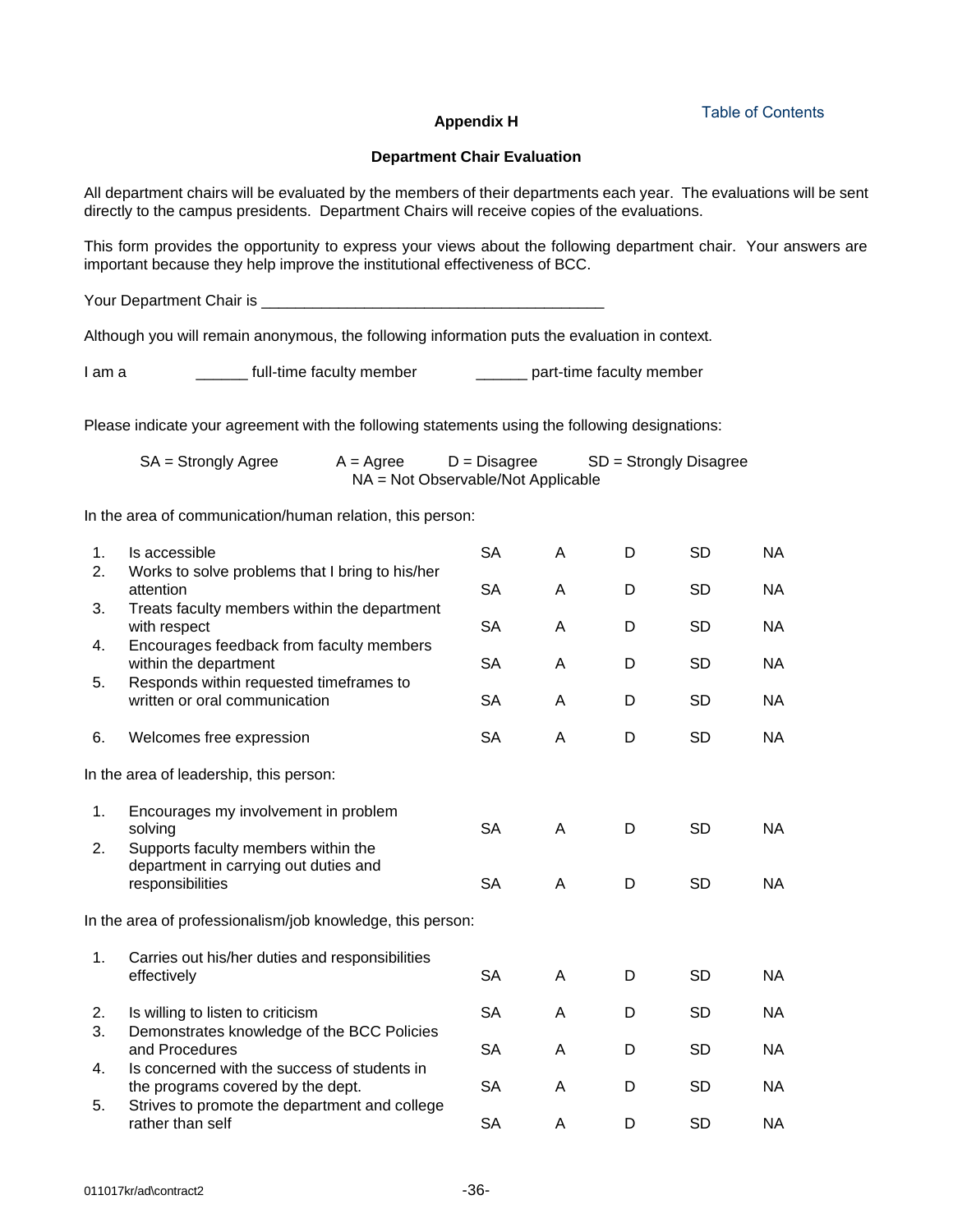Additional comments/opportunities for improvement: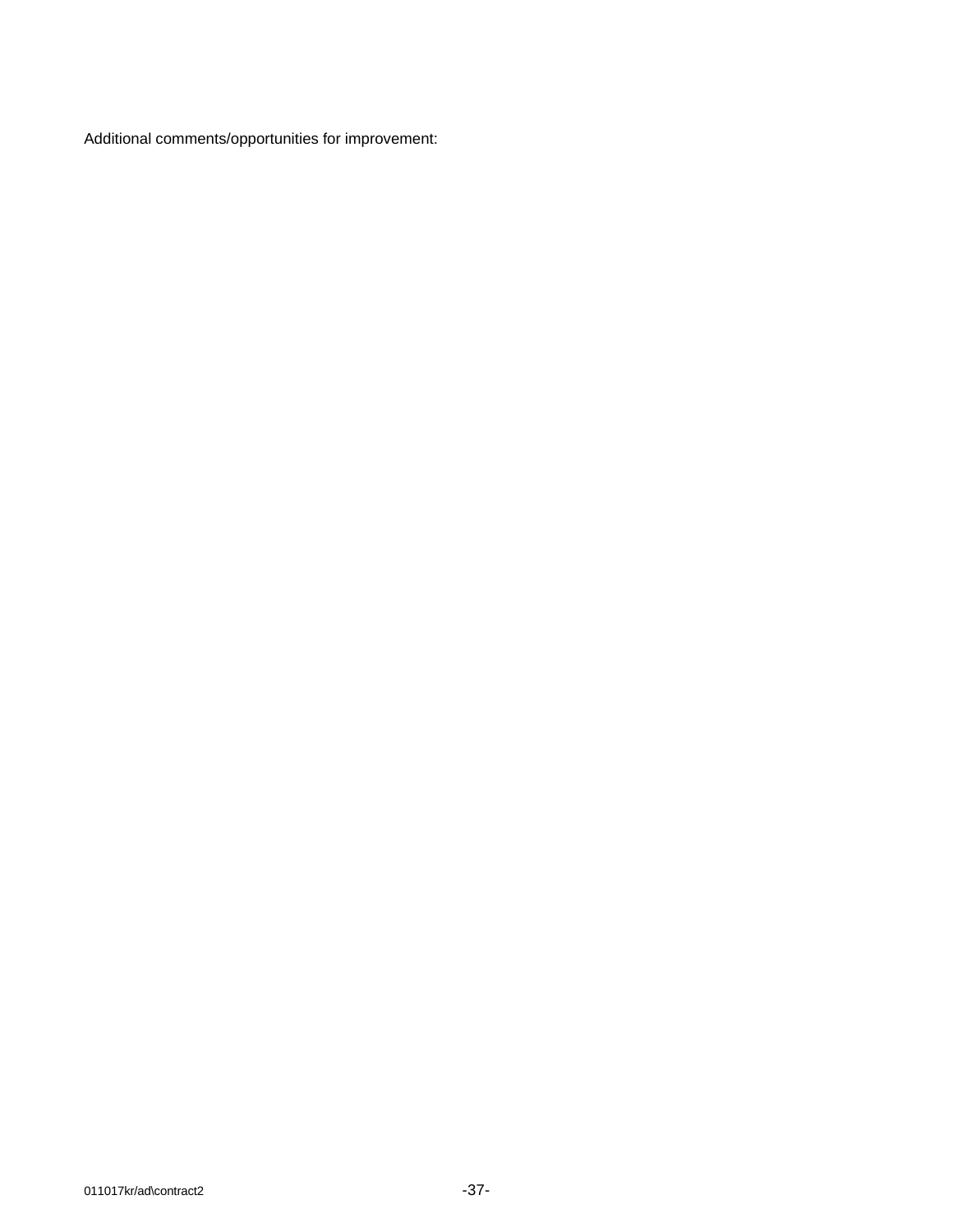#### **Appendix I**

### **BREVARD COMMUNITY COLLEGE VOLUNTARY INCENTIVE PROGRAM (VIP)**

#### **GENERAL INFORMATION: FACULTY AWARDS**

There are two avenues for faculty members to follow in order to receive a VIP Award. First, each of nine instructional divisions is able to recognize up to ten (10) percent of the assigned faculty for Divisional VIP Awards. Secondly, a College wide VIP determination process allows for up to thirty-five (35) percent of the tenure-track faculty to receive Awards. Each year the number of VIP Awards is not to exceed forty-five (45) percent of the total number of faculty. The number of Awards in each category will be limited by the VIP budget approved by the Board of Trustees. No faculty member may be awarded more than one VIP Award in any two-year period. The Awards are based on a calendar year performance.

VIP Awards will be added to the base salary in the academic year following the year in which the Award was approved. All Awards (Divisional and College wide) will be in the amount of \$ 1,250. The VIP Awards will be made in May and applied to the faculty members' base salaries effective in August.

### **I. THE DIVISIONAL VIP DETERMINATION SYSTEM: DESCRIPTION**

Divisional VIP Awards will be recommended by a committee within each Division. The committee will be chaired by the assigned administrator and consist of one faculty member from each campus represented in the Division plus one Department Chair. Faculty members serving on the committee will be selected by their respective departmental faculty and should include representation from all campuses featuring a Division. The Department Chair serving on the committee will be selected by the Curriculum Coordinators. Each Instructional Division may select up to ten (10) percent of the total number of tenure-track faculty members in that division who have taught the previous Spring and Fall. Only those faculty members who have been rated satisfactory on their most recent Performance Enhancement Plan Review are eligible to apply for a VIP Award.

### **PROCEDURES FOR APPLYING FOR DIVISIONAL VIP AWARDS**

Each Division has autonomy in the development of guidelines for recommending Divisional VIP Awards to the District President for recommendation to the Board. The assigned administrator will serve as chairperson of the Divisional VIP Committee.

A faculty member may initiate his/her own Division VIP application, or it may be initiated by a colleague or his/her Department Chairperson, Campus Dean or Campus President. It is the responsibility of the person sending in the application to supply information he/she feels appropriate for the nominee.

The selection of College wide VIP awards will follow the Divisional Awards and the VIP process will be concluded in May.

#### **Collegewide VIP Divisions**

|    | <b>Instructional Areas**</b><br><b>Allied Health</b>           | <b>Assigned Administrator*</b><br>Cocoa Campus President |
|----|----------------------------------------------------------------|----------------------------------------------------------|
| 2. | Business/Legal/Office Systems/<br><b>Computer Science</b>      | Melbourne Campus President                               |
| 3. | Education/Child Development/P.E./<br>Librarians                | Cocoa Campus Dean                                        |
| 4. | English/Communications/Speech/<br>Journalism/Foreign Languages | Melbourne Campus Dean                                    |
| 5. | Humanities/Fine Arts/Drama/Theater                             | Titusville Campus President                              |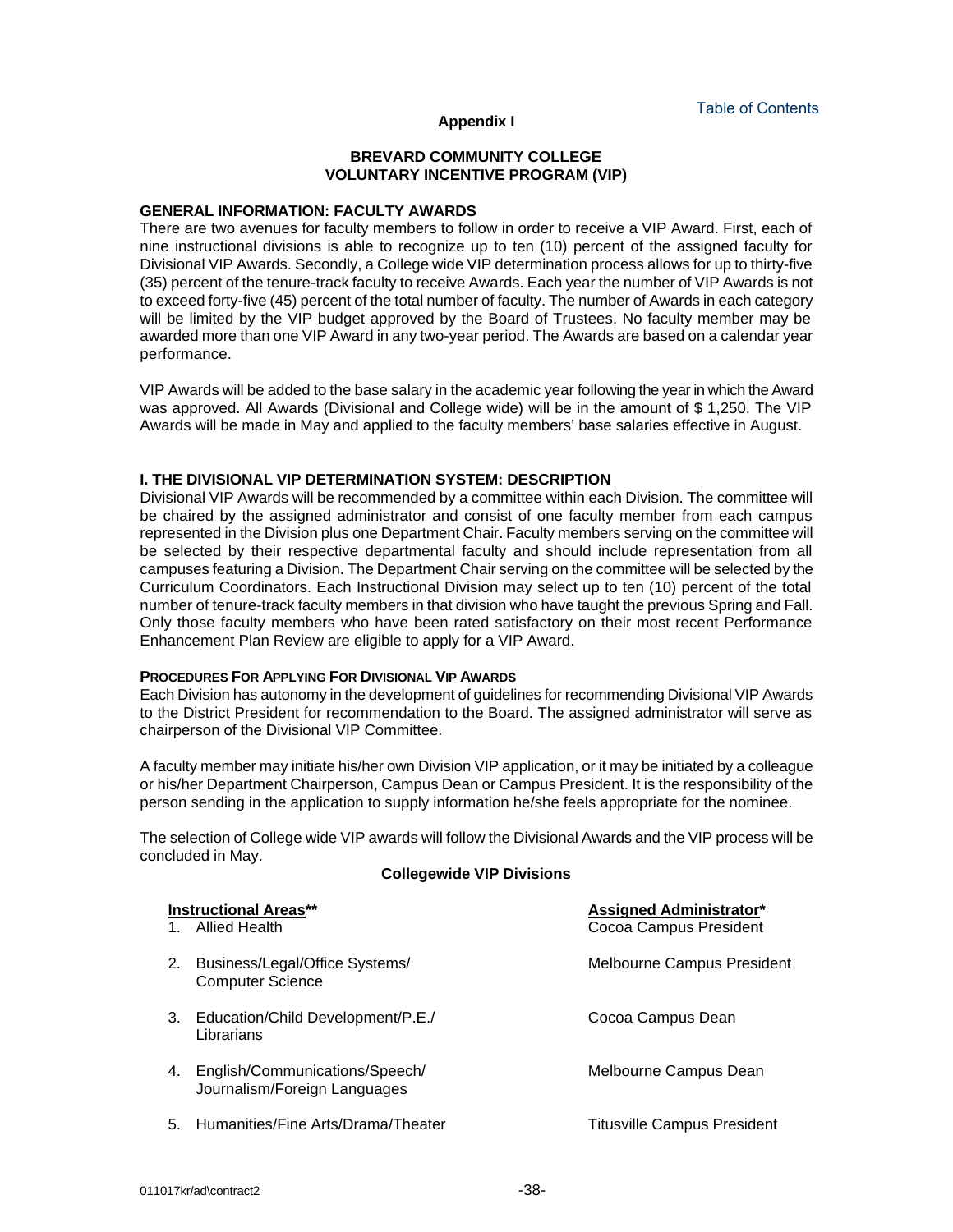| 6. | <b>Mathematics</b>                          | Palm Bay Campus Dean          |
|----|---------------------------------------------|-------------------------------|
| 7. | Sciences                                    | Palm Bay Campus President     |
|    | 8. Social-Behavioral Sciences               | <b>Titusville Campus Dean</b> |
| 9. | Technologies/Criminology/Law<br>Enforcement | Dean of Technical Education   |

- The Assigned Administrator will serve as Chair of the Divisional VIP Committee and be responsible for organizing the committee and communicating the results of the reviews.
- \*\* All full-time, tenure-track faculty, regardless of teaching site assignment, will be included in one of the nine (9) instructional areas listed above. The Divisional VIP Committees will be elected from the faculty assigned to each instructional area.

### **II. THE COLLEGEWIDE VIP DETERMINATION SYSTEM: DESCRIPTION**

VIP Status is determined by a committee made up of 20 representatives as follows:

- \$ the Associate Vice President for Educational Services who shall be the Chairperson
- \$ the four Campus Presidents
- \$ the four Campus Deans of Educational Services
- \$ the Collegewide Dean of Technical Education
- \$ the Dean of Allied Health
- \$ one faculty member elected by each division (these faculty representatives will not be Department Chairpersons)

With the exception of the Associate Vice President for Educational Services, the Campus Presidents, and the six Deans, who shall be permanent members, faculty committee members are selected on a two-year rotation basis to ensure continuity of the system. College wide VIP awards are limited to approximately thirty-five (35) percent of the tenure-track faculty each year. The exact number of VIP Awards is left to the discretion of the committee each year.

Applying for and not receiving a Divisional VIP Award does not preclude a faculty member from seeking a VIP Award from the College wide VIP Committee.

#### **PROCEDURES FOR APPLYING FOR COLLEGEWIDE VIP AWARDS**

- 1. All full-time tenure-track faculty who have been rated satisfactory on their most recent Performance Enhancement Plan Review are eligible to apply for the VIP Award. The faculty member must have taught during the preceding Spring and Fall terms. The VIP application is for performance during the period of January 1 to December 31.
- 2. A faculty member may initiate his/her own application for VIP Status, or it may be initiated by his/her Chairperson, Campus Dean or Campus President.
- 3. The VIP Committee shall consider any one or more of the following areas of performance as possible justification for the awarding of VIP Status:
	- a. Outstanding teaching performance; or
	- b. Outstanding contributions to a discipline; or
	- c. Outstanding contributions to the college, division, or department; or
	- d. Outstanding contributions to community (as related to the college mission); or
	- e. Other as deemed appropriate by the VIP Committee including Resource Development Activity
- 4. The VIP Committee must review the written narrative that accompanies the VIP application form. The narrative shall not exceed five pages, plus a single page listing the documentation that is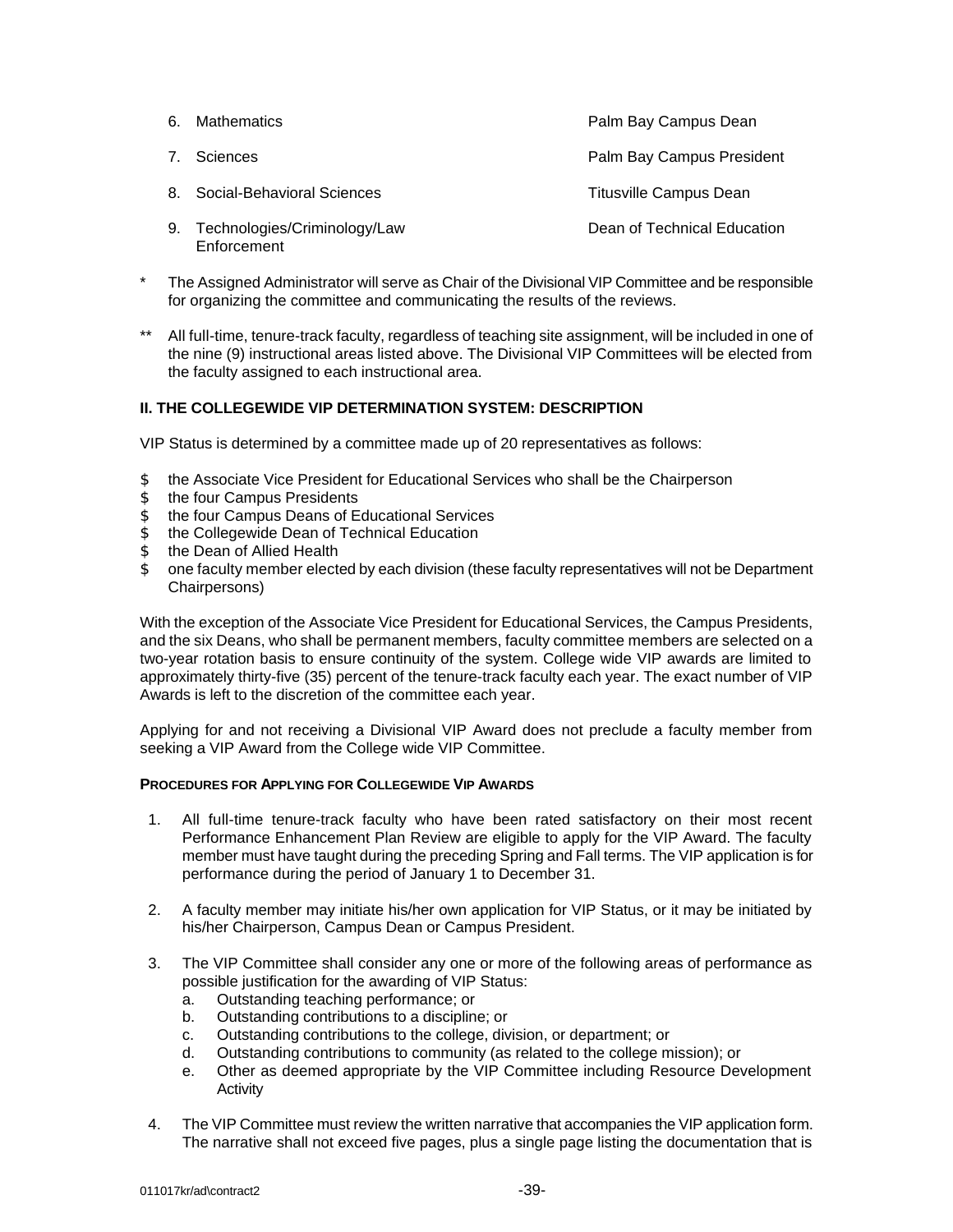evidence to support his/her application. The narrative will be on 8  $\frac{1}{2}$ " x 11" pages (white paper) with no less than a size 12 point font. Applications should be submitted in a plain manila folder. Notebooks will not be accepted.

- 5. Student evaluations that support outstanding teaching performance may be submitted with the application. All other documentation that supports the VIP application will be maintained by the candidate and will be submitted to the VIP Committee only if requested. The evidence may take the form of, but is not restricted to, the following potential options:
	- a. A copy of any growth contract which the candidate may have written together with a written assessment of the execution of that contract by the candidate's growth agreement with the Campus President; or
	- b. Empirical evidence supporting "Outstanding Teaching Performance" which could include:
		- (1) Classroom materials; or
		- (2) Peer evaluations; or
		- (3) Supervisor evaluations; or
		- (4) Teaching awards; or
		- (5) Student evaluations (if student evaluations are submitted, they should represent only three classes/sections within the merit application calendar year. To be valid, student evaluations must be administered using a "third party" process.); or
	- c. Empirical evidence supporting "Resource Development Activities" which could include:
		- (1) Assist in writing and submitting a grant
		- (2) Implementation role on a grant (project director)
		- (3) Peer Reviewer of grant proposals
		- (4) Stimulation of external support for students, department or college
		- (5) Participation in fundraising efforts, alumni activities, foundation events
		- (6) Presentation or publication of article to disseminate grant project results
		- (7) Development of a product from a grant project
	- d. Other written evidence submitted by students; or
	- e. Written evidence of support submitted by colleagues; or
	- f. Copies of materials published by candidate; or
	- g. Commendations, testimonials, or other awards won by candidate; or
	- h. Other as deemed appropriate by the candidate.
- 6. Only performance as a full-time tenure-track faculty member for the VIP application year may be considered.
- 7. All candidates who receive a minimum of twelve (12) affirmative votes by the VIP Committee shall be recommended for VIP Status.
- 8. The VIP Committee shall recommend that each candidate be granted a VIP Status or not be recommended for VIP Status, and shall communicate its recommendation to the candidate.
- 9. All application materials and the VIP Committee's ranked recommendations of all candidates shall be submitted to the District President.
- 10. Noncompliance with the guidelines may result in disqualification of the College wide VIP Application.

### **GUIDELINES FOR COLLEGEWIDE VIP DETERMINATION**

- 1. Each faculty member receiving a satisfactory rating on his/her most recent Performance Enhancement Plan Review shall be eligible to apply for VIP Status. Subsequent to this, the faculty member, or his/her department chairperson, will submit his/her application to the Office of the Associate Vice President for Educational Services.
- 2. The College wide VIP application will include the application form, the narrative, and the one (1) page listing of the documentation that is evidence to support his/her application.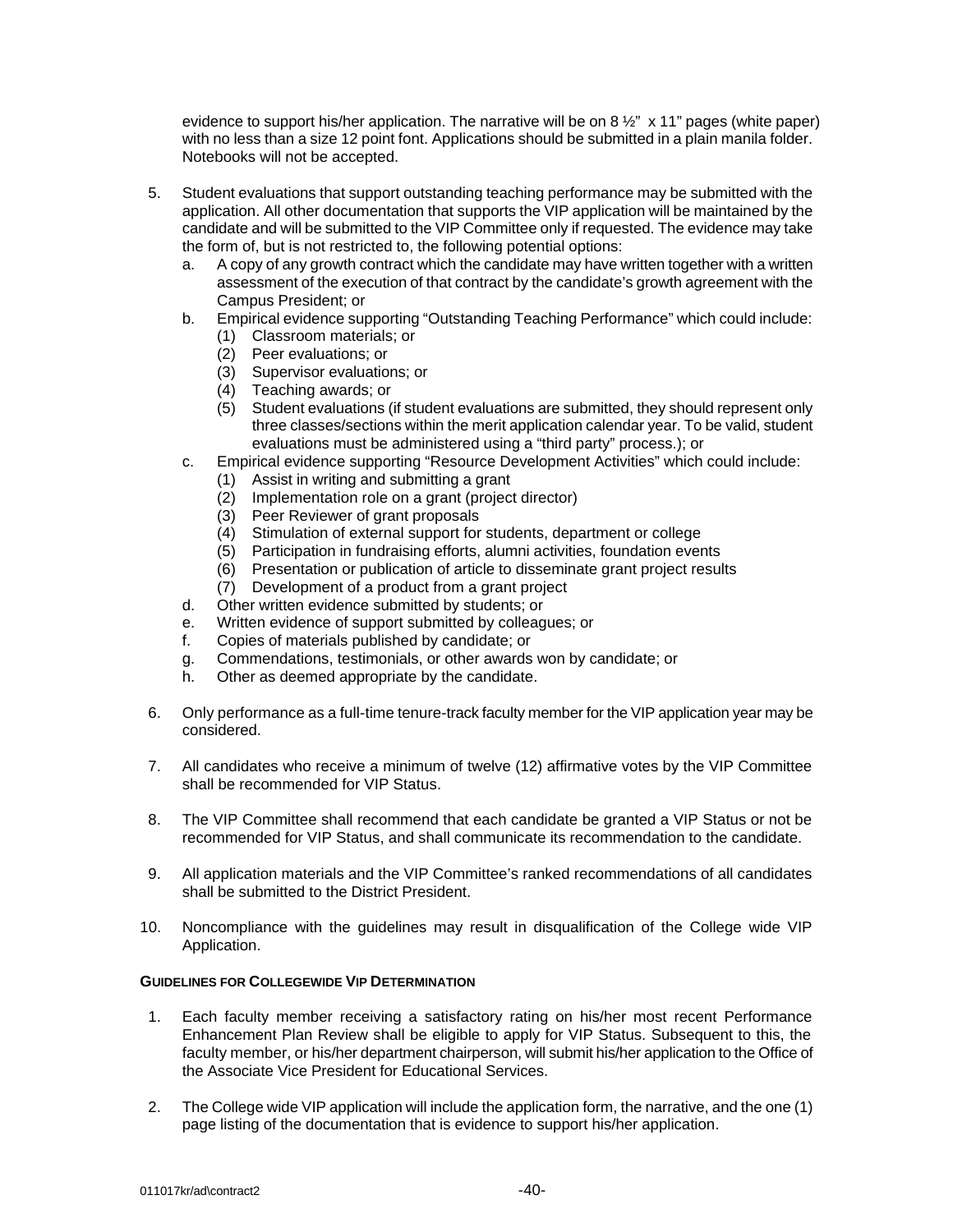- 3. All VIP committee votes will be taken by secret written ballot. At least one faculty member will participate in all counting procedures.
- 4. All candidates receiving twelve (12) or more votes may be recommended by the committee for VIP status; however, the number of College wide VIP Awards each year is limited to approximately thirty-five (35) percent of the total tenure-track faculty and is subject to the approved budget for VIP Awards.
- 5. The VIP Committee's recommendations will be submitted to the District President. The District President's recommendations will be reported to the Board of Trustees no later than the regular May meeting. Faculty members' Awards will be added to their base salaries effective with the following year's contract.
- 6. Any activity whatsoever that goes beyond the faculty member's job description, or that is within the job description but is performed at an outstanding level, is an activity that is potentially meritorious. But the decision as to whether or not such an activity actually is meritorious is a subjective one that is made individually by each of the twenty (20) committee members according to the dictates of his or her personal conscience and value system.
- 7. Failure to be recommended for a VIP Award shall not be subject to the grievance procedure.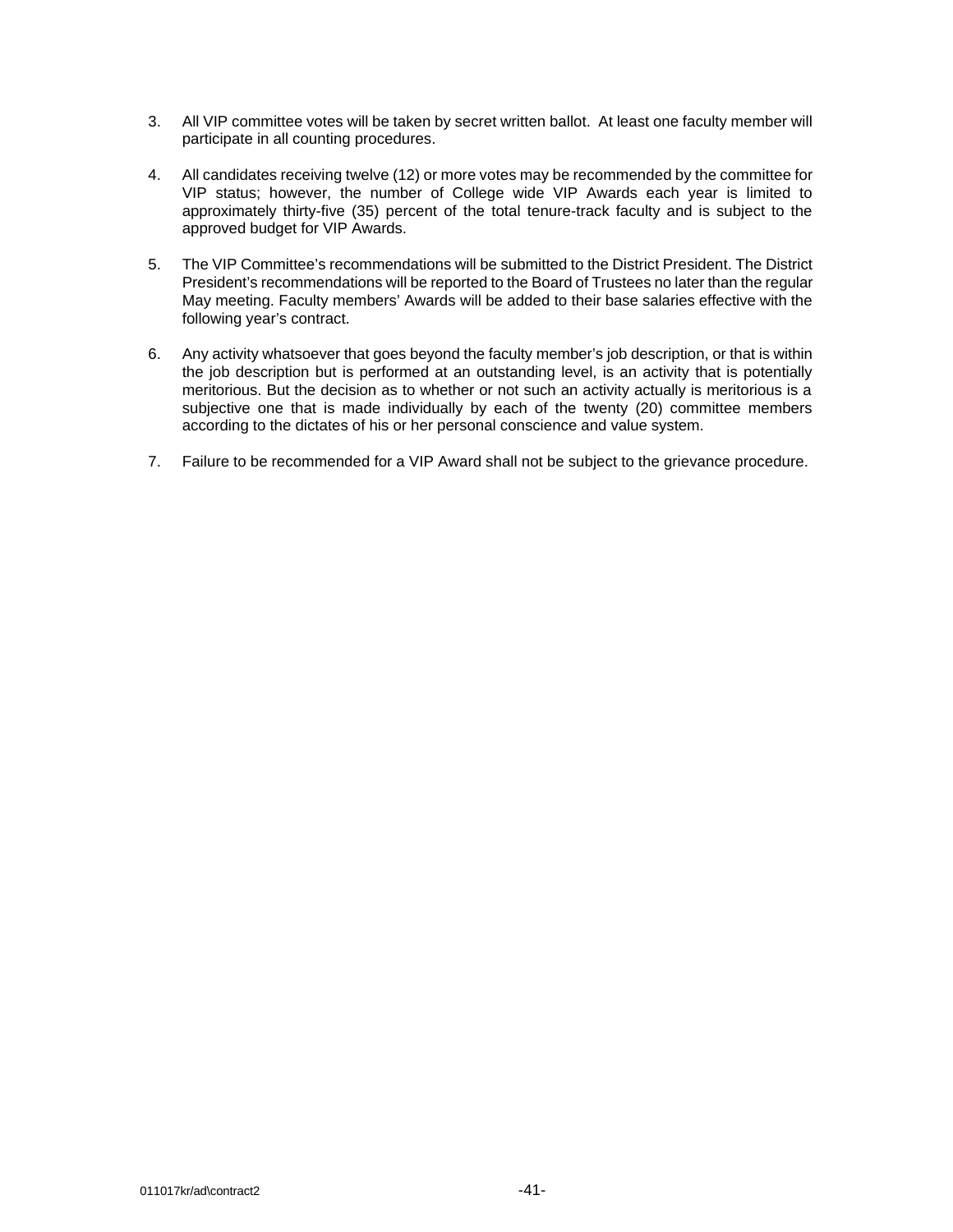# **Appendix J**

## **Memorandum of Understanding**

This will confirm the College's and UFF's agreement to establish the following committees:

Two committees with joint faculty-administration representation will review issues and make recommendations for contractual discussions during the re-opener in the spring of 2002.

The first committee will examine and propose faculty-loading policies for those teaching in Allied Health. The second committee is a continuation of the Distance Learning Committee. That committee will continue to examine intellectual property issues and will propose a document outlining the respective rights and obligations of faculty and the College. The committees' recommendations will not be binding on either the Employer or UFF-BCC; the recommendations will be subject to the collective bargaining process.

All contract recommendations must be completed by April 15, 2002. The UFF-BCC and the Employer shall each have the right to appoint a co-chair for each committee and choose an equal number of voting committee members. The number of voting and non-voting committee members and other procedural matters will be mutually determined by the co-chairs.

Authorized Representative **Authorized Representative** Authorized Representative

\_\_\_\_\_\_\_\_\_\_\_\_\_\_\_\_\_\_\_\_\_\_\_\_\_\_\_\_\_\_ \_\_\_\_\_\_\_\_\_\_\_\_\_\_\_\_\_\_\_\_\_\_\_\_\_\_\_\_\_ UFF-BCC Brevard Community College